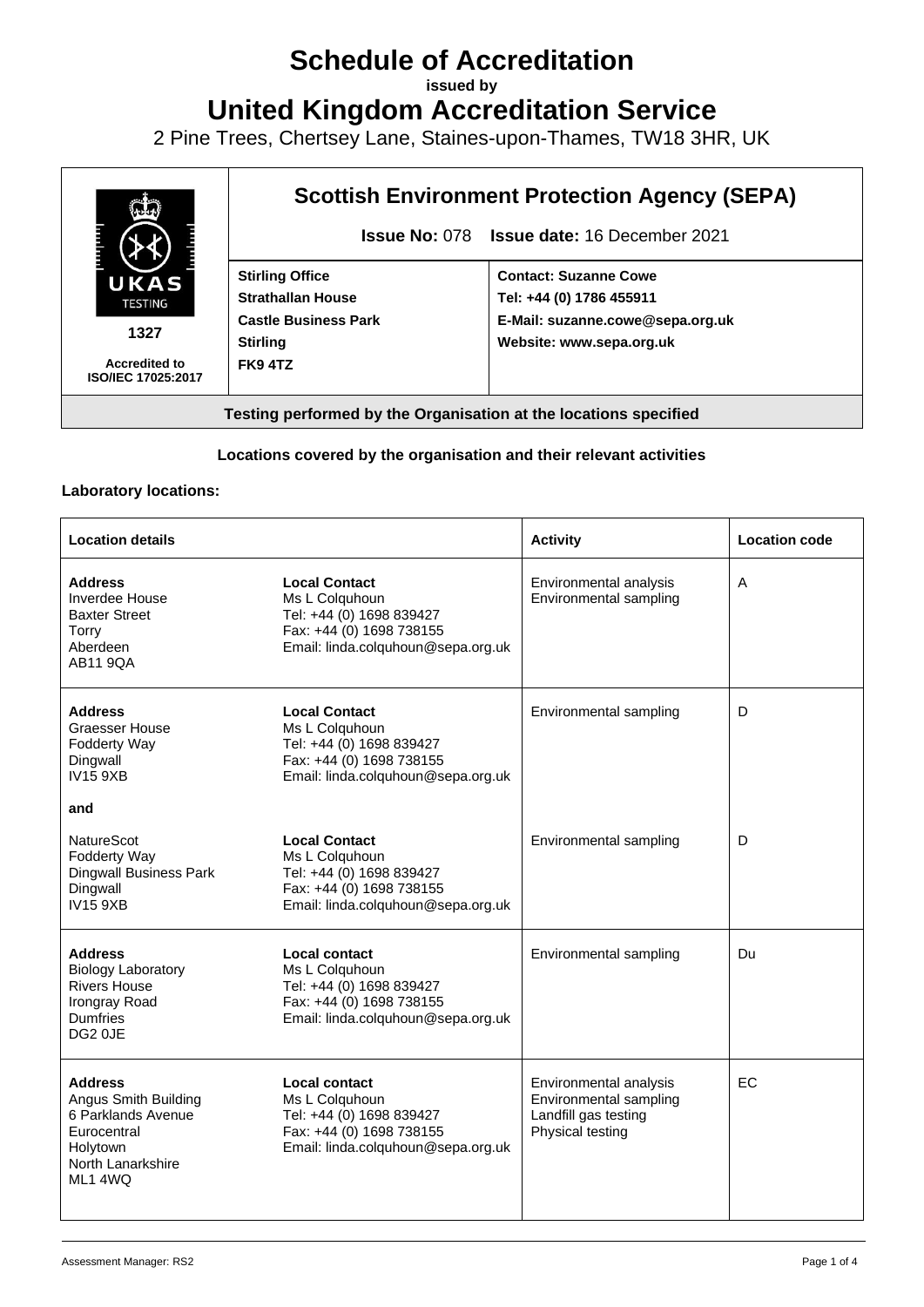

**Accredited to ISO/IEC 17025:2017**

### **Schedule of Accreditation issued by United Kingdom Accreditation Service**

2 Pine Trees, Chertsey Lane, Staines -upon -Thames, TW18 3HR, UK

# **Scottish Environment Protection Agency (SEPA)**

**Issue No:** 078 **Issue date:** 16 December 2021

#### **Testing performed by the Organisation at the locations specified**

| <b>Location details</b>                                                     |                                                                                                                                      | <b>Activity</b>        | <b>Location code</b> |
|-----------------------------------------------------------------------------|--------------------------------------------------------------------------------------------------------------------------------------|------------------------|----------------------|
| <b>Address</b><br><b>Burnbrae</b><br>Mossilee Road<br>Galashiels<br>TD1 1NF | <b>Local contact</b><br>Ms L Colguhoun<br>Tel: +44 (0) 1698 839427<br>Fax: +44 (0) 1698 738155<br>Email: linda.colquhoun@sepa.org.uk | Environmental sampling | G                    |

#### **Site activities performed away from the locations listed above:**

| <b>Location details</b>                  | <b>Activity</b>                                       | <b>Location code</b> |
|------------------------------------------|-------------------------------------------------------|----------------------|
| <b>Landfill and Environmental Sites:</b> |                                                       |                      |
| Eurocentral                              | Landfill gas testing                                  | Field EC             |
| Aberdeen                                 | Environmental sampling of                             | Sampling A           |
| Dingwall                                 | Bathing waters, Discharges,<br>River/steam waters and | Sampling D           |
| Dumfries                                 | Standing waters                                       | Sampling Du          |
| Eurocentral                              |                                                       | Sampling EC          |
| Galashiels                               |                                                       | Sampling G           |
|                                          |                                                       |                      |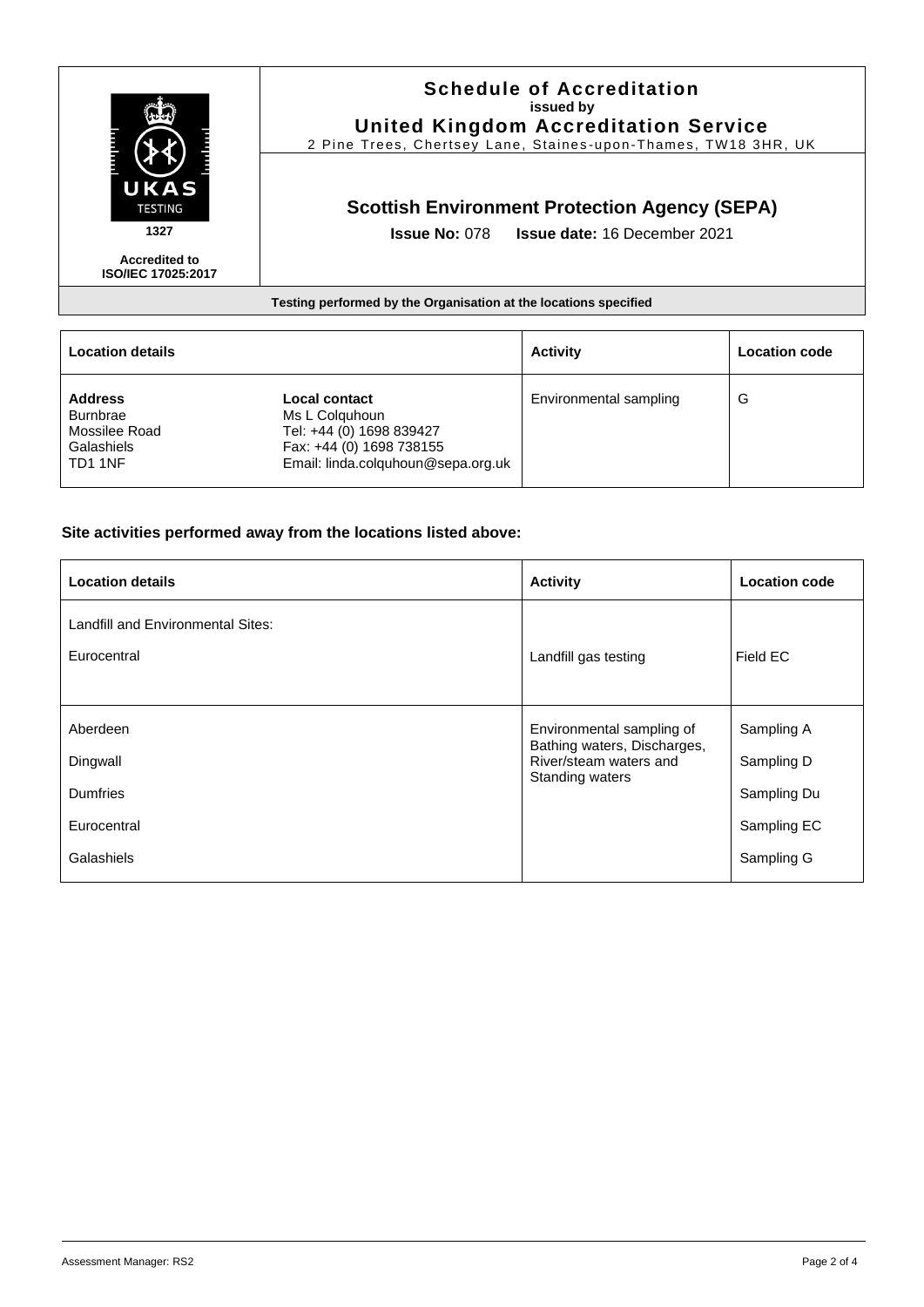

**Accredited to ISO/IEC 17025:2017**

### **Schedule of Accreditation issued by United Kingdom Accreditation Service**

2 Pine Trees, Chertsey Lane, Staines-upon-Thames, TW18 3HR, UK

# **Scottish Environment Protection Agency (SEPA)**

**Issue No:** 078 **Issue date:** 16 December 2021

#### **Testing performed by the Organisation at the locations specified**

| Materials/Products tested                                                                                | Type of test/Properties<br>measured/Range of<br>measurement                                                                                            | Standard specifications/<br>Equipment/Techniques<br>used      | Location<br>Code |
|----------------------------------------------------------------------------------------------------------|--------------------------------------------------------------------------------------------------------------------------------------------------------|---------------------------------------------------------------|------------------|
| <b>WATERS</b>                                                                                            | <b>Chemical Tests</b>                                                                                                                                  | Documented in-house<br><b>Methods</b>                         |                  |
| Surface Water, Ground<br>Water, Land Leachate,<br>Untreated Sewage, Treated<br>Sewage and Trade Effluent | <b>Chemical Oxygen Demand</b>                                                                                                                          | PR-10025                                                      | EC               |
|                                                                                                          | Suspended Solids by<br>Gravimetry                                                                                                                      | PR-10023                                                      | EC               |
|                                                                                                          | <b>Biological Oxygen Demand</b>                                                                                                                        | PR-10024                                                      | EC               |
|                                                                                                          | pH and Conductivity                                                                                                                                    | PR-10022                                                      | EC               |
|                                                                                                          | Nutrients by colourimetry:<br>Ammonia<br>Reactive Phosphorous<br><b>Total Oxidised Nitrogen</b><br>Chloride<br>Non-ionised ammonia (by<br>calculation) | PR-10026                                                      | EC               |
| Surface Water and Ground                                                                                 | Alkalinity                                                                                                                                             | PR-10022                                                      | EC               |
| Water                                                                                                    | Nutrients by colourimetry:<br><b>Nitrate</b><br>Nitrite                                                                                                | PR-10026                                                      | EC               |
| Surface Water, Treated<br>Water, Saline Water and                                                        | <b>Microbiology Tests</b>                                                                                                                              |                                                               |                  |
| Recreational (Natural) Water                                                                             | E.coli                                                                                                                                                 | PR-10033 using membrane<br>filtration and chromogenic<br>agar | A, EC            |
|                                                                                                          | Intestinal Enterococci                                                                                                                                 | PR-10034 using membrane<br>filtration and chromogenic<br>agar | A, EC            |
|                                                                                                          |                                                                                                                                                        |                                                               |                  |

## DETAIL OF ACCREDITATION

T